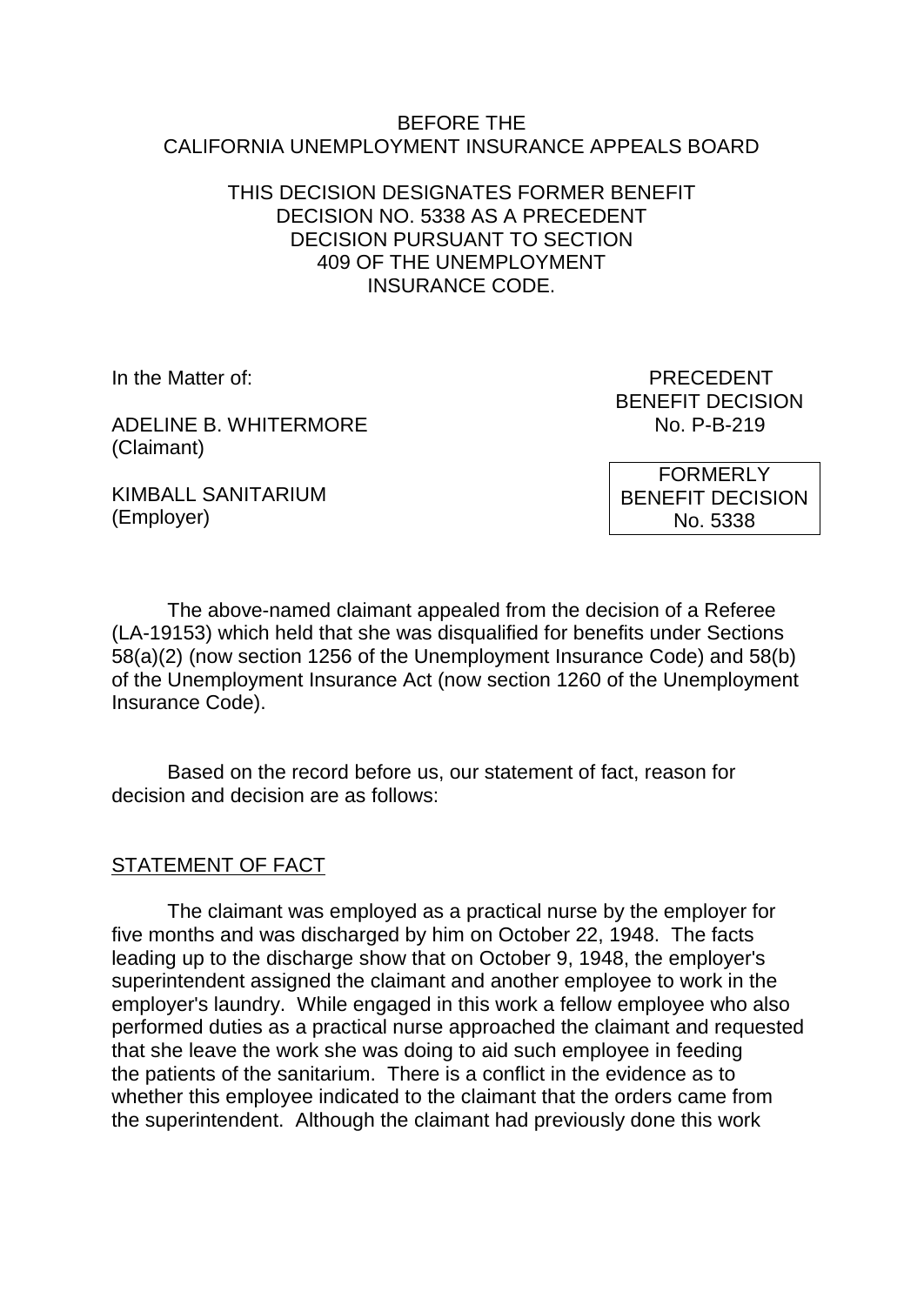and it was part of her usual duties, she refused to follow the instructions because she had been instructed to perform a certain task by the superintendent and she did not believe the employee had any authority to countermand such instructions and issue others. The claimant made no inquiry of the superintendent to determine whether the instructions originated with her. The employer testified at the hearing before the Referee that the employee who issued the instructions to the claimant was an assistant to the superintendent and was carrying out the orders which had emanated from the superintendent. On one prior occasion an instruction issued by this employee to the claimant and other employees had been countermanded by the superintendent. The claimant had never been informed that such employee occupied a position of authority. She assumed such employee was at the same level as she. The claimant continued working until October 22, 1948, when the employer discharged her because she was inefficient and also because she allegedly had been insubordinate on October 9, 1948.

On November 1, 1948, the claimant registered for work and filed a claim for benefits in the Glendale office of the Department of Employment. On December 17, 1948, the Department determined that the claimant was not subject to disqualification under the provisions of Section 58(a)(2) of the Unemployment Insurance Act (now section 1256 of the Unemployment Insurance Code) and met the eligibility requirements of Section 57(c) of the Act (now section 1253(c) of the Unemployment Insurance Code). From that portion of the determination which held that the claimant was not subject to disqualification under Section 58(a)(2) (now section 1256 of the Unemployment Insurance Code) the employer appealed to a Referee who held that the claimant had been discharged for misconduct connected with her work and was subject to disqualification as provided in Section 58(a)(2) (now section 1256 of the Unemployment Insurance Code) and 58(b) of the Act (now section 1260 of the Unemployment Insurance Code).

# REASON FOR DECISION

Under the particular facts herein we cannot see in the claimant's conduct such a disregard of the employer's interest as would constitute misconduct under the Unemployment Insurance Act. The claimant did not know nor were the facts adduced to charge her with knowledge that the employee who issued certain instructions to her to leave one work assignment and perform another, had such authority. There had been no clear delineation of authority by the employer. Her refusal to follow such instructions without checking as to their source because she had been assigned certain other work to do by the superintendent, while perhaps an exercise of poor judgement, was not shown to be an intentional or wilful action on the part of